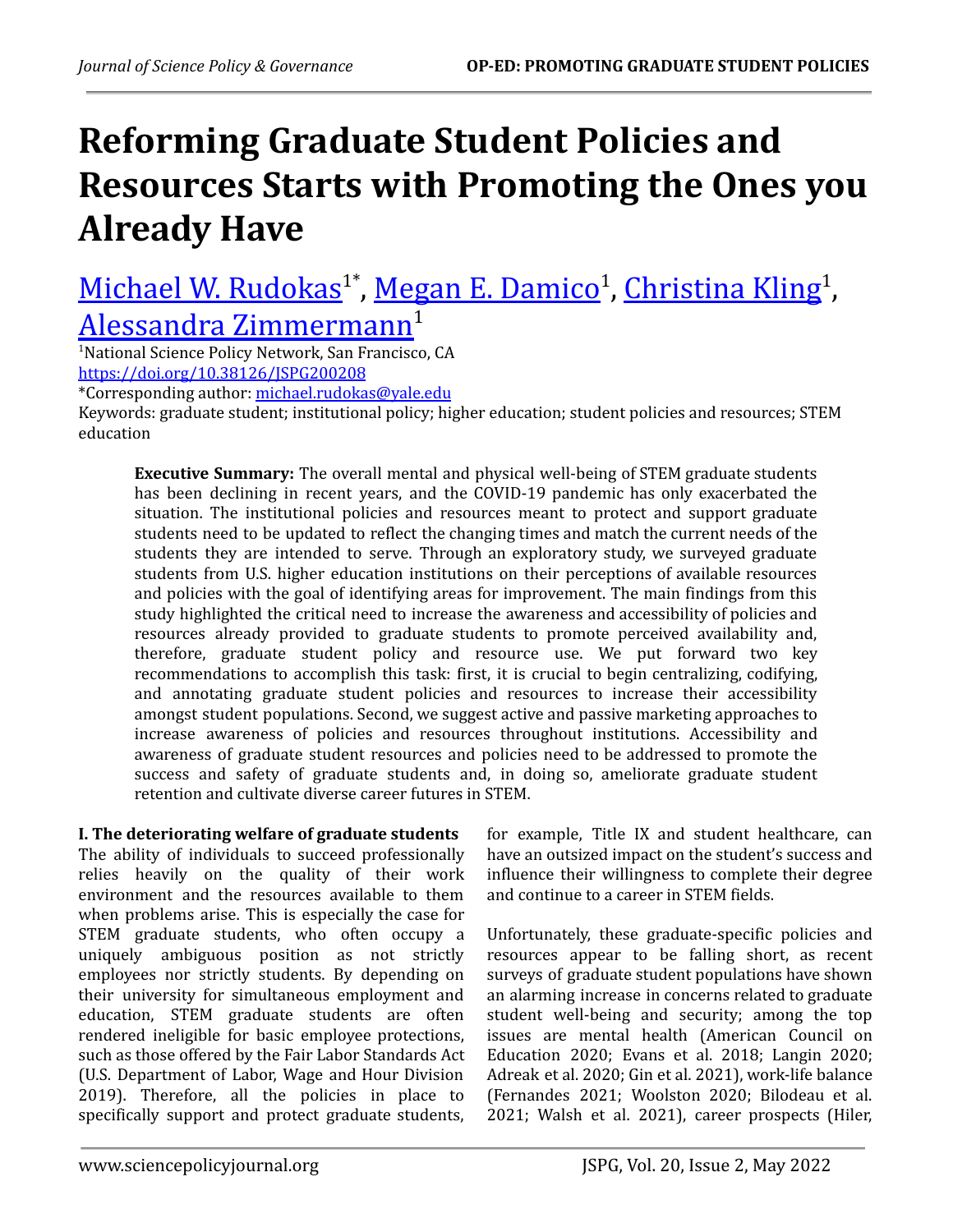Fishman, and Nguyen 2021; Walsh et al. 2021), and harassment & discrimination (Inman et al. 2021; Chia-Chen et al. 2021; Chen 2021). The COVID-19 pandemic has further inflamed the situation and added layers of additional stressors to the already taxing job of a graduate student (Kee 2021; Adreak et al. 2020). Furthermore, the constraints of the pandemic have made many traditional educational practices, program requirements, and methods of resolving student concerns or problems unfeasible or impractical, which will accelerate the decline in STEM graduate student quality of life if left unaddressed (Varadarajan, Brown, and Chalkley 2021; Tori DeAngelis 2020; Wasil et al. 2021). First-generation, low-income, and historically disadvantaged groups are especially vulnerable to the previously indicated issues, and therefore addressing these topics could be one approach to help improve retention and career outcomes for these individuals pursuing advanced STEM degrees (Ogilvie et al. 2020).

In light of these facts, the institutional policies that govern graduate students merit a review and revision to confront the escalating issues facing graduate students. To aid in this effort, we will propose several student-informed changes that graduate program administrators and deans can apply to improve universal problems with graduate student policies and resources.

#### **II. Overcoming perceived graduate student resource/policy scarcity through promoting awareness and accessibility**

Throughout our time in graduate education, the authors have separately observed that institutional resources and policies were frequently present and available to graduate students but were heavily under-utilized or unknown. To investigate why this was occurring, we formed a working group through the National Science Policy Network (NSPN) focused on assessing the perceived availability of graduate student resources and policies. We developed and administered an exploratory survey focusing on twenty common policies and resources at institutions of higher education with the intent of determining potential areas for improvement. ninety-nine respondents from across the United States completed the survey, recording whether they believed they had access to any of three major categories of policies or resources: skill-building

resources (career centers, mentoring resources, etc.); wellness resources (health insurance, mental health resources, etc.); and emergency resources (harassment, safety, and advisor change policies). The option to submit respondent demographic data was also provided. Trends in the perception of the surveyed policies and resources were compiled and analyzed. A high percentage of respondents  $(≥90%$ of respondents) provided demographic data allowing for differential impact analysis. Furthermore, a subsample of responses was cross-checked with the associated institution's handbooks and websites to determine the accuracy of the graduate student's perceptions of their policies. More methodological details from the full report can be accessed here: [https://scipolnetwork.org/page/graduate-student-p](https://scipolnetwork.org/page/graduate-student-policies) [olicies.](https://scipolnetwork.org/page/graduate-student-policies) While the report provides a comprehensive overview of our findings from the survey, we felt it was necessary to highlight a key finding and provide some concise recommendations.

Our exploratory study revealed that in many cases, graduate students thought that a policy or resource was absent from their institution simply because they had not heard of it or they did not understand it. Frequently, when we cross-checked respondent assertions that they did not have a common resource or policy, we indeed found an associated resource/policy. For example, all institutions analyzed in our policy perception validation section possessed a career center or services available to graduate students. However, 14% of our respondents indicated that they did not have such a resource. Another example of this phenomenon was workplace safety and incident reporting policies, where a surprising 24% of respondents believed these policies did not exist or apply to them. This is highly unlikely due to the many state and federal regulations regarding this topic (U.S. [Department](https://www.zotero.org/google-docs/?5o4jxo) of Labor, Wage and Hour [Division](https://www.zotero.org/google-docs/?5o4jxo) 2021.). Our cross-check also revealed that all institutions investigated possessed these policies and they applied to graduate students.

Additionally, respondents had universally lower confidence in their assertions that a certain policy or resource was absent compared to if a policy/resource was thought to be present. Using the same example of resource and policy as above, our survey found that respondents who believed they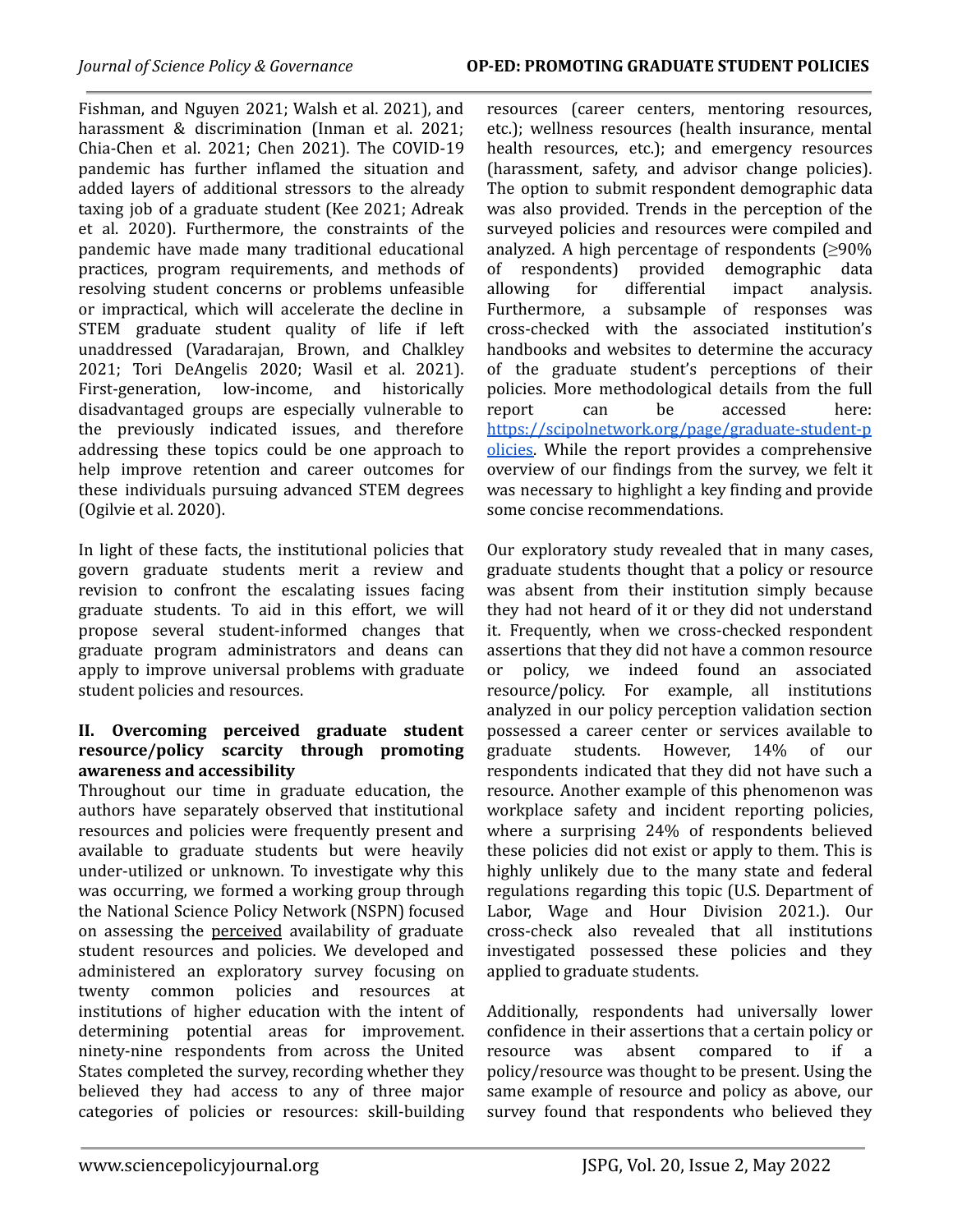had access to a career center were 92% sure that this resource was available. On the other hand, respondents that claimed they did not have access to a career center were only 61% confident that this resource was absent. A similar trend holds for the workplace safety policies, where the respondents who suspected they had access to this policy were 75% certain. In contrast, those who believed they did not have these policies were only 31% confident. This implies that a significant problem facing graduate student policies and resources is an issue of awareness. This was further reinforced by several respondents who commented that completing the survey made them aware of policies/resources that they had not known were present. For example, one respondent commented, "I had no idea this even existed," after indicating they had access to an ombudsman. Therefore, one of the major recommendations from our study is: **Increase the awareness and accessibility of policies and resources already provided to graduate students to promote their perceived availability, and consequent use.**

To remedy this issue of awareness and accessibility, we propose the following direct approaches institutions and graduate student programs can easily undertake:

#### *i. Centralize, codify, and annotate graduate student policies and resources to increase accessibility.*

A straightforward way to achieve the above changes would be to create a centralized repository within each institution where all graduate student-applicable policies and available resources could be reviewed in an organized fashion. Information on available policies/resources is frequently scattered across various institutional sources for rules and regulations, which makes finding the necessary information difficult. Many institutions have already started employing policy/resource repositories, but unfortunately, these repositories may still be underutilized (University of North Carolina at [Greensboro](https://www.zotero.org/google-docs/?SZRlQm) 2022). Therefore, besides building a repository, the current policies and resource listings should be updated to include summaries of what each resource/policy entails and addresses. For legal reasons, policies are often complex and jargon-heavy. For example, discrimination and harassment policies are usually quite extensive. While this ensures robust

protection, it can lead to difficulty understanding what is covered by those unfamiliar with the associated areas. The proposed summaries would help highlight the applicability and increase base knowledge in regard to the available resources and policies. Included in these summaries should also be a rough outline of steps needed to enact the policy, with situational examples to give the students a frame of reference for applicability. Experts within each institution familiar with the nuances of a policy or resource should assist with the creation of these summaries to ensure the delivery of pertinent and accurate information.

One of the possible reasons resource and policy repositories are not frequently employed or utilized is the great variety of graduate programs, each with unique program requirements and regulating entities, within a single institution. This issue can be easily rectified by creating custom versions of the repositories for the associated program or department. While this may seem a daunting task for administrators and program coordinators, using a university-specific repository template to start and an interconnected update system for maintenance can significantly expedite the construction process while reducing future labor involved with individual inquiries and resolving policy/resource addressable situations. Overall, implementing a straightforward, consolidated, program-specific listing of all available resources and policies will significantly boost their accessibility to graduate students and promote an increase in use.

#### *ii. Improve the methods of promulgation to increase awareness of policies and resources.*

Simply having resources and policies listed somewhere on a website or in a handbook is not enough to ensure adequate understanding or awareness by most graduate students. In addition to being well-crafted, these resources and policies must be continually and actively introduced to the graduate students they protect in various effective ways to increase uptake. For example, career centers set up booths and presentations at university events with supplemental flyers and email campaigns throughout the year announcing their programming. This approach can easily be translated to the rest of the policies and resources through both passive (e.g., flyers) and active (e.g., discussions) marketing. While the combination of these marketing techniques are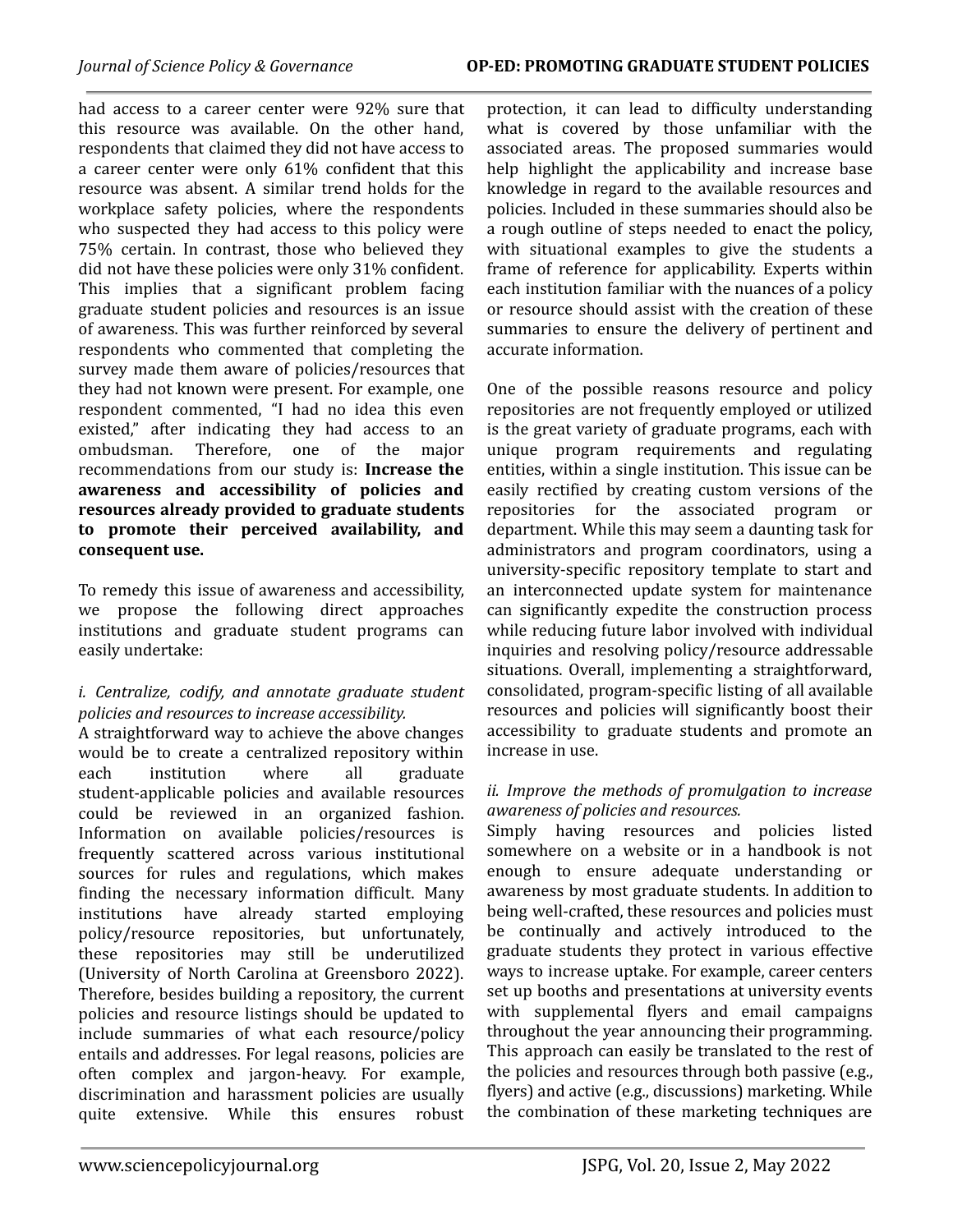effective at reaching most graduate students, there are still some students (14% for career centers from our study) who these methods do not reach. Therefore, we believe further marketing efforts are required for all policies and resources. We recommend an increase in the development and utilization of active marketing techniques with

strategic supplemental passive approaches. To assist, we've compiled a succinct but not all-encompassing list of active and passive ways that policies and resources can be kept in the student's periphery until such a time comes when they may need to access them (Table 1).

| <b>Active</b>                                                                                                                                       | <b>Passive</b>                                                                                                                                              |
|-----------------------------------------------------------------------------------------------------------------------------------------------------|-------------------------------------------------------------------------------------------------------------------------------------------------------------|
| Directly involving students in the<br>promoting and revamping of policies                                                                           | Posting flyers around labs, classrooms, and<br>areas heavily frequented by graduate<br>students                                                             |
| Town halls with engaging question/answer<br>periods                                                                                                 | Distributing portable resource/policy<br>marketing at graduate school and<br>departmental events (Bookmarks, writing<br>implements, reference tables, etc.) |
| A yearly departmental seminar that<br>educates new and returning graduate<br>students on the updated resources and<br>policies                      | Handouts outlining the main points of the<br>handbook                                                                                                       |
| Professors briefly discussing policies with<br>their lab and providing passive<br>resource/policy materials alongside their<br>lab safety documents | Banner ads on graduate school and/or<br>departmental website                                                                                                |
| Coordinating seminars with graduate<br>student government to inform students of<br>policy and resource updates                                      | Social media campaigns to highlight<br>updated resources or policies                                                                                        |

**Table 1:** Active and passive marketing options for advertising graduate student resources and policies at an institution.

While all the above are great steps to improve policy/resource awareness, we wish to highlight one of the most important active marketing suggestions: engaging graduate students in promoting and revamping policies. Formally empowering members of the graduate student community to be involved in developing the policies that protect them will make sure that the policies are more reflective of the realities of today's graduate students. Additionally, it will also create students who are well versed in the intent and implementation of policies who can serve as resources to their peers. Students are often less intimidating than faculty/administrators and usually have a more direct understanding of the practical

application and effectiveness of most policies and resources. Members of the graduate student community versed in policies and resources are often already present, such as more senior students and those involved with graduate student government. Identifying these students and making official advisory positions at the program and/or departmental levels would increase exposure and ensure accurate advice and information for the students and the faculty if the need to revise or create a policy should arise.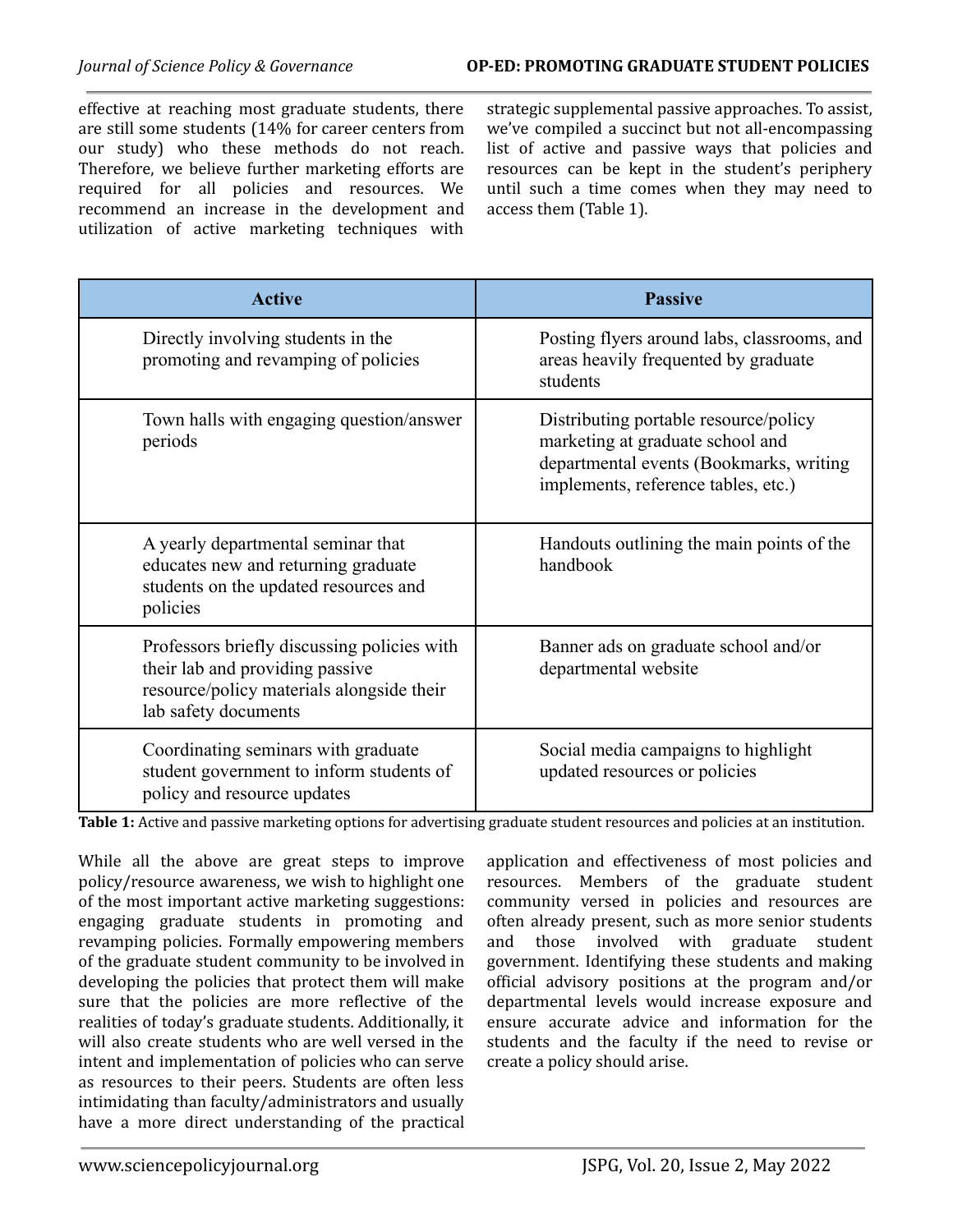### **III. Addressing graduate student policy/resource issues to ameliorate STEM education and workforce development**

Graduate students face many challenges during their degrees. The institutional policies and resources meant to protect and support them should not be one of these hurdles. Our recent survey data indicates that the lack of awareness and accessibility of these policies and resources is a critical issue currently hindering graduate student success and retention. When individuals do not feel protected in situations of crisis or are confused about what career options are available to them, it can be difficult to feel confident in their program and professional outlook. Therefore, directly addressing the accessibility of policies and resources by centralizing, codifying, and annotating them should be immediately performed by graduate student institutions. Additionally, the methods to publicize

#### **References**

- Adreak, Najah, Dawn Bannerman, Sivani Baskaran, Jenny Bicong Ge, Kali Iyer, Isabella Lim, Claudia Lutelmowski, et al. 2020. "The Early Impacts of COVID-19 on Graduate Students Across Canada." August 10, 2020. [https://toscipolicynet.files.wordpress.com/2020](https://toscipolicynet.files.wordpress.com/2020/08/tspn_impact_of_covid-19_grad_students_in_canada.pdf)  $/08$ /tspn\_impact\_of\_covid-19\_grad\_students\_in\_c [anada.pdf](https://toscipolicynet.files.wordpress.com/2020/08/tspn_impact_of_covid-19_grad_students_in_canada.pdf)
- American Council on Education. 2020. "Mental Health, Higher Education, and Covid19. Strategies for Leaders to Support Campus Well-Being." 2020. [https://www.acenet.edu/Documents/Mental-He](https://www.acenet.edu/Documents/Mental-Health-Higher-Education-Covid-19.pdf) [alth-Higher-Education-Covid-19.pdf.](https://www.acenet.edu/Documents/Mental-Health-Higher-Education-Covid-19.pdf)
- Bilodeau, Jaunathan, Amélie Quesnel-Vallée, Nancy Beauregard, and Marie-Christine Brault. 2021. "Gender, Work-Family Conflict and Depressive Symptoms during the COVID-19 Pandemic among Quebec Graduate Students." *Preventive Medicine Reports* 24 (December): 101568. [https://doi.org/10.1016/j.pmedr.2021.101568.](https://doi.org/10.1016/j.pmedr.2021.101568)
- Chen, Chen. 2021. "Navigating Racial Discrimination as Transnational Actors: Racial Experiences of Asian International Students in the U.S. Under the Covid-19 Pandemic." M.A., United States -- New York: State University of New York at Albany. [https://www.proquest.com/docview/25313803](https://www.proquest.com/docview/2531380303/abstract/E940E255BD2C413BPQ/1) [03/abstract/E940E255BD2C413BPQ/1.](https://www.proquest.com/docview/2531380303/abstract/E940E255BD2C413BPQ/1)

these policies and resources to increase graduate student awareness should be seriously considered, and a diverse array of tactics should be employed.

University administrations can significantly benefit their graduate students by employing these straightforward changes recommended herein. Additional observations and recommendations covering improvements to protective policies, mental health services, and more from our pilot study can be viewed [here.](https://scipolnetwork.org/page/graduate-student-policies) We recommend interested parties view the full report for further guidance. In conclusion, the health and well-being of STEM graduate students are foundational to continuing the research and advanced professional development enterprise. By addressing the cracks where graduate students' needs slip through, we hope to empower not only administrators, but those individuals affected to take action and improve the success of their graduate student populations.

- Chia-Chen, Angela, SeungYong Han, Wei Li, Karen J. Leong, and Lihong Ou. 2021. "COVID-19 and Asian American College Students: Discrimination, Fear, and Mental Health." *Journal of Emergency Management* 19 (9): 121–31. [https://doi.org/10.5055/jem.0598.](https://doi.org/10.5055/jem.0598)
- DeAngelis, Tori. 2020. "Grad Students Navigate the Unknown." https://www.apa.org. May 21, 2020. [https://www.apa.org/monitor/2020/06/covid-g](https://www.apa.org/monitor/2020/06/covid-grad-students) [rad-students](https://www.apa.org/monitor/2020/06/covid-grad-students).
- Evans, Teresa M., Lindsay Bira, Jazmin Beltran Gastelum, L. Todd Weiss, and Nathan L. Vanderford. 2018. "Evidence for a Mental Health Crisis in Graduate Education." *Nature Biotechnology* 36 (3): 282–84. <https://doi.org/10.1038/nbt.4089>.
- Fernandes, Sharlene. 2021. "How Has the Pandemic Impacted Graduate Students?" Society for Personality and Social Psychology. April 21, 2021. [https://www.spsp.org/news-center/announcem](https://www.spsp.org/news-center/announcements/graduate-students-impact-of-pandemic) [ents/graduate-students-impact-of-pandemic.](https://www.spsp.org/news-center/announcements/graduate-students-impact-of-pandemic)
- Gin, Logan E., Nicholas J. Wiesenthal, Isabella Ferreira, and Katelyn M. Cooper. 2021. "PhDepression: Examining How Graduate Research and Teaching Affect Depression in Life Sciences PhD Students." *CBE—Life Sciences Education* 20 (3): ar41. <https://doi.org/10.1187/cbe.21-03-0077>.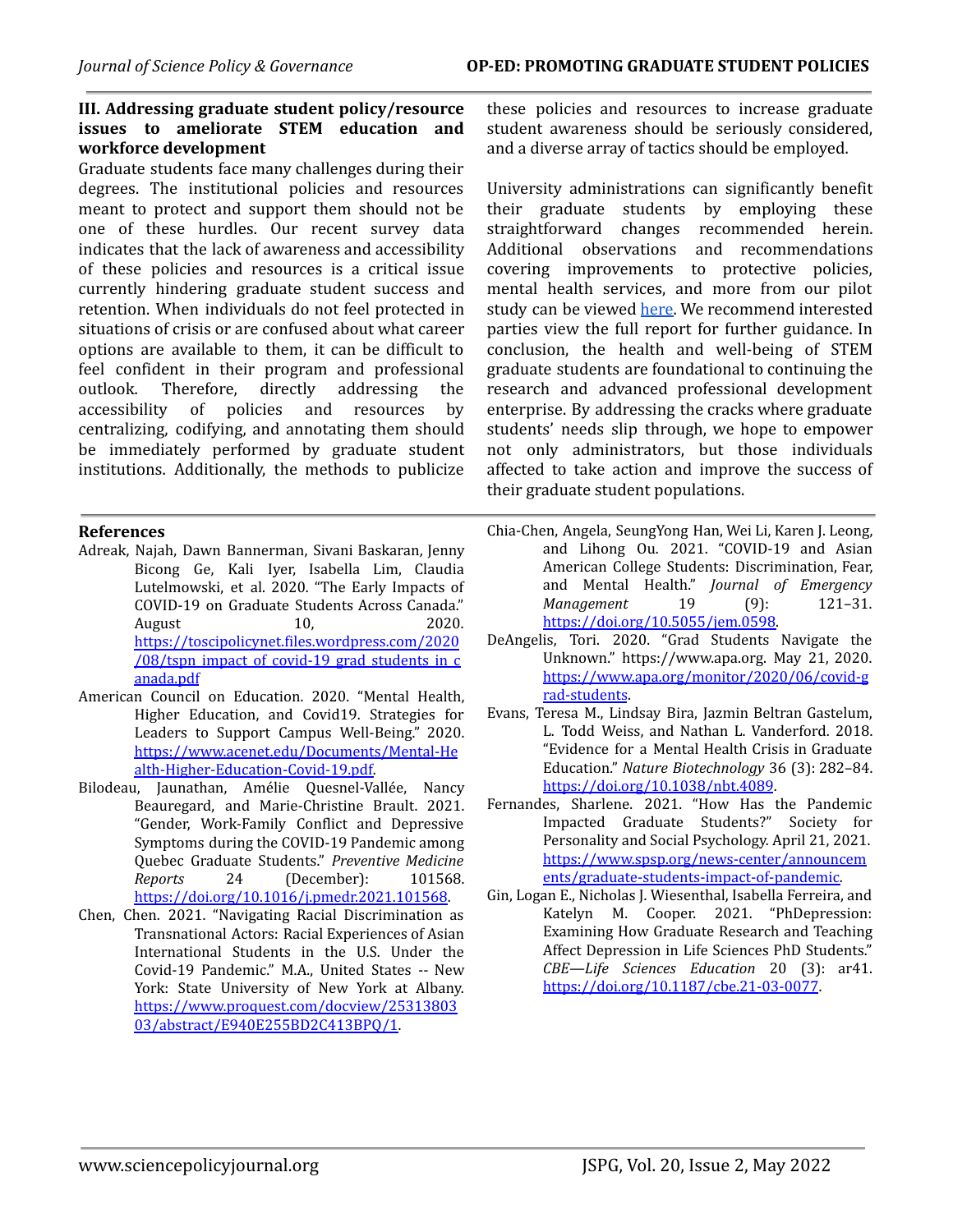- Hiler, Tamara, Rachel Fishman, and Sophie Nguyen. 2021. "One Semester Later: How Prospective and Current College Students' Perspectives of Higher Ed Have Changed between August and December 2020 – Third Way." Third Way. January 21, 2021. [https://www.thirdway.org/memo/one-semester](https://www.thirdway.org/memo/one-semester-later-how-prospective-and-current-college-students-perspectives-of-higher-ed-have-changed-between-august-and-december-2020)[later-how-prospective-and-current-college-stude](https://www.thirdway.org/memo/one-semester-later-how-prospective-and-current-college-students-perspectives-of-higher-ed-have-changed-between-august-and-december-2020) [nts-perspectives-of-higher-ed-have-changed-bet](https://www.thirdway.org/memo/one-semester-later-how-prospective-and-current-college-students-perspectives-of-higher-ed-have-changed-between-august-and-december-2020) [ween-august-and-december-2020.](https://www.thirdway.org/memo/one-semester-later-how-prospective-and-current-college-students-perspectives-of-higher-ed-have-changed-between-august-and-december-2020)
- Inman, Elizabeth M., Rosa M. Bermejo, Riley McDanal, Brady Nelson, Lauren L. Richmond, Jessica L. Schleider, and Bonita London. 2021. "Discrimination and Psychosocial Engagement during the COVID-19 Pandemic." *Stigma and Health* 6 (4): 380–83. <https://doi.org/10.1037/sah0000349>.
- Kee, Chad E. 2021. "The Impact of COVID-19: Graduate Students' Emotional and Psychological Experiences." *Journal of Human Behavior in the Social Environment* 31 (1–4): 476–88. [https://doi.org/10.1080/10911359.2020.18552](https://doi.org/10.1080/10911359.2020.1855285) [85](https://doi.org/10.1080/10911359.2020.1855285).
- Langin, Katie. 2020. "As the Pandemic Erodes Grad Student Mental Health, Academics Sound the Alarm." Science. September 4, 2020. [https://www.science.org/content/article/pande](https://www.science.org/content/article/pandemic-erodes-grad-student-mental-health-academics-sound-alarm) [mic-erodes-grad-student-mental-health-academi](https://www.science.org/content/article/pandemic-erodes-grad-student-mental-health-academics-sound-alarm) [cs-sound-alarm.](https://www.science.org/content/article/pandemic-erodes-grad-student-mental-health-academics-sound-alarm)
- Ogilvie, Craig, Thomas R. Brooks, Colter Ellis, Garrett Gowen, Kelly Knight, Rosemary J. Perez, Sarah L. Rodriguez, Nina Schweppe, Laura Lee Smith, and Rachel A. Smith. 2020. "NSF RAPID: Graduate Student Experiences of Support and Stress During the COVID-19 Pandemic." December 2020. [https://www.montana.edu/covid19\\_rapid/updat](https://www.montana.edu/covid19_rapid/updated%20NSF_RAPID_GraduateStudentExperiences_Covid19_White_Paper.pdf) [ed%20NSF\\_RAPID\\_GraduateStudentExperiences\\_](https://www.montana.edu/covid19_rapid/updated%20NSF_RAPID_GraduateStudentExperiences_Covid19_White_Paper.pdf) [Covid19\\_White\\_Paper.pdf.](https://www.montana.edu/covid19_rapid/updated%20NSF_RAPID_GraduateStudentExperiences_Covid19_White_Paper.pdf)
- U.S. Department of Labor, Wage and Hour Division. 2019. "Fact Sheet #17S: Higher Education Institutions and Overtime Pay Under the Fair Labor Standards Act (FLSA)." September 2019. [https://www.dol.gov/sites/dolgov/files/WHD/le](https://www.dol.gov/sites/dolgov/files/WHD/legacy/files/whdfs17s.pdf) [gacy/files/whdfs17s.pdf](https://www.dol.gov/sites/dolgov/files/WHD/legacy/files/whdfs17s.pdf).
- Varadarajan, Janani, Abigail M. Brown, and Roger Chalkley. 2021. "Biomedical Graduate Student Experiences during the COVID-19 University Closure." *PLOS ONE* 16 (9): e0256687. <https://doi.org/10.1371/journal.pone.0256687>.
- Walsh, Bridget A., Tricia A. Woodliff, Julie Lucero, Sheena Harvey, Melissa M. Burnham, Teysha L. Bowser, Matthew Aguirre, and David W. Zeh. 2021. "Historically Underrepresented Graduate Students' Experiences During the COVID‐19 Pandemic." *Family Relations*, August, [https://doi.org/10.1111/fare.12574.](https://doi.org/10.1111/fare.12574)
- Wasil, Akash R., Madison E. Taylor, Rose E. Franzen, Joshua S. Steinberg, and Robert J. DeRubeis. 2021. "Promoting Graduate Student Mental Health During COVID-19: Acceptability, Feasibility, and Perceived Utility of an Online Single-Session Intervention." *Frontiers in Psychology* 12. [https://doi.org/10.3389/fpsyg.2021.569785.](https://doi.org/10.3389/fpsyg.2021.569785)
- Woolston, Chris. 2020. "Pandemic Darkens Postdocs' Work and Career Hopes." Nature. September 8, 2020. [https://doi.org/10.1038/d41586-020-02548-2.](https://doi.org/10.1038/d41586-020-02548-2)

**Michael Rudokas** is a member of the National Science Policy Network. He recently completed his Ph.D. in Cellular and Molecular Pharmacology and Physiology from the University of Nevada, Reno. He currently is a postdoctoral researcher at Yale University Cardiovascular Research Center investigating the metabolic regulation of ventricular arrhythmias. He is broadly interested in health and education policy with a particular focus in biomedical research and STEM education.

**Megan Damico** is the Southern Hub Chair and member of the National Science Policy Network. She is a 4th year Ph.D. candidate in Environmental Health Sciences from the University of North Carolina at Greensboro where she studies microbial ecology and evolution of host-associated gut microbiomes. She is the co-founder and vice president of the student group, Spartans for Science and Policy and is passionate about engaging students advocacy and policy spaces. Her policy interests stem from her work as a beekeeper and focus on issues related to agriculture, science policy, STEM education and workforce development, and research funding equity.

**Christina Kling** has a Bachelor Degree from the University of New Haven (UNH) in Biotechnology and Biology. She has a Ph.D. from Cornell University in Biomedical Sciences. She is a member of the National Science Policy Network (NSPN) where she is serving on the Graduate Education Committee and a liaison